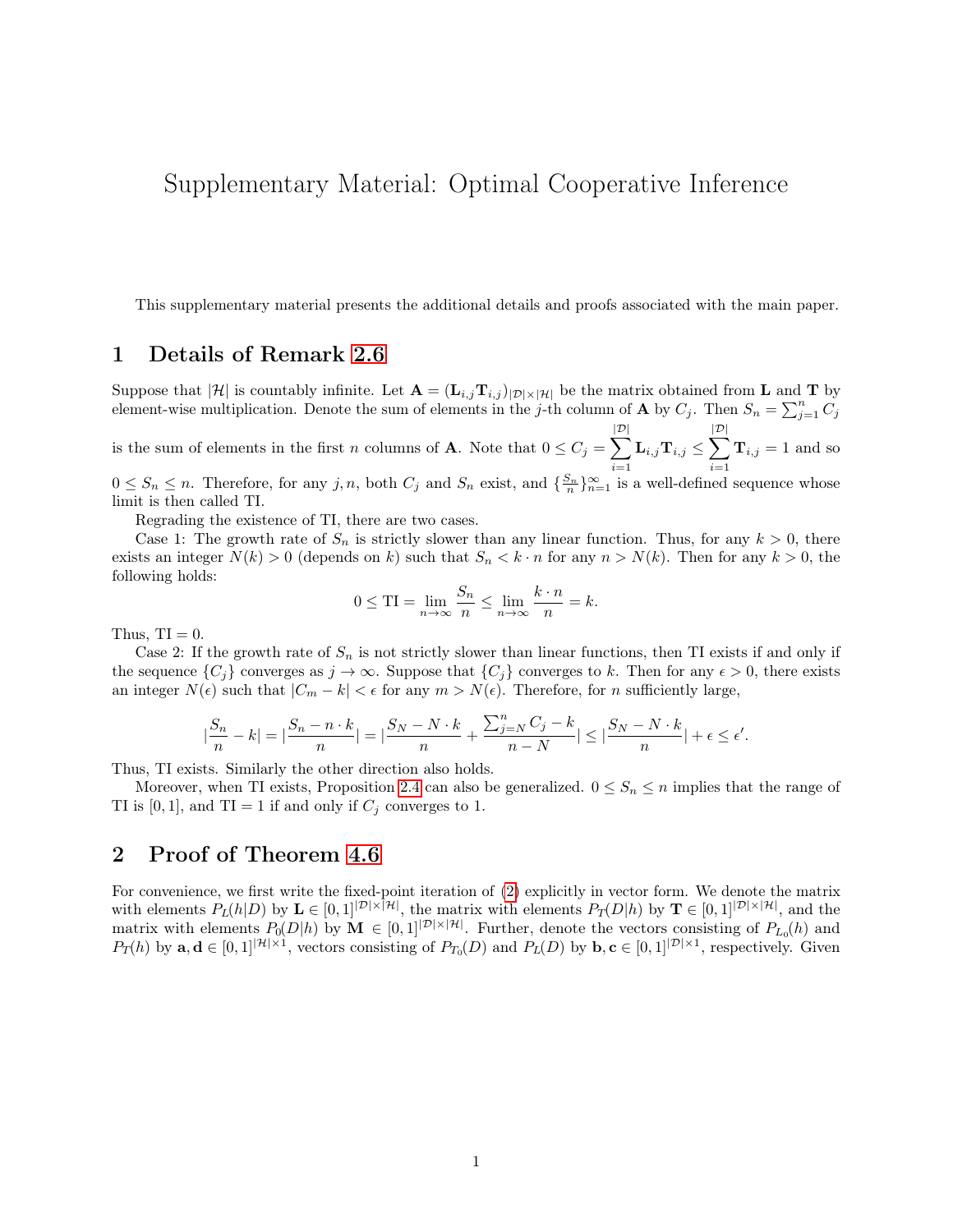a, b, and M, the fixed-point iteration of the cooperative inference equations can be expressed as:

<span id="page-1-4"></span>
$$
P_{L_1}(h|D) = \frac{P_0(D|h) P_{L_0}(h)}{P_{L_1}(D)} \qquad \Longleftrightarrow \quad \mathbf{L}^{(1)} = \text{Diag}\left(\frac{1}{\mathbf{M}\,\mathbf{a}}\right) \mathbf{M}\,\text{Diag}(\mathbf{a})\tag{1a}
$$

$$
P_{T_{k+1}}(D|h) = \frac{P_{L_{k+1}}(h|D) P_{T_0}(D)}{P_{T_{k+1}}(h)} \qquad \Longleftrightarrow \quad \mathbf{T}^{(k+1)} = \text{Diag}(\mathbf{b}) \mathbf{L}^{(k+1)} \text{Diag}\left(\frac{1}{\mathbf{d}^{(k+1)}}\right) \tag{1b}
$$

$$
P_{T_{k+1}}(h) = \sum_{D \in \mathcal{D}} P_{L_k}(h|D) P_{T_0}(D) \iff \mathbf{d}^{(k+1)} = (\mathbf{L}^{(k+1)})^{\mathsf{T}} \mathbf{b}
$$
(1c)

$$
P_{L_{k+1}}(h|D) = \frac{P_{T_k}(D|h) P_{L_0}(h)}{P_{L_{k+1}}(D)} \qquad \iff \mathbf{L}^{(k+1)} = \text{Diag}\left(\frac{1}{\mathbf{c}^{(k+1)}}\right) \mathbf{T}^{(k)} \text{Diag}(\mathbf{a}) \tag{1d}
$$

$$
P_{L_{k+1}}(D) = \sum_{h \in \mathcal{H}} P_{T_k}(D|h) P_{L_0}(h) \quad \Longleftrightarrow \quad \mathbf{c}^{(k+1)} = \mathbf{T}^{(k)} \mathbf{a}, \tag{1e}
$$

where k denotes the iteration step;  $Diag(z)$  denotes the diagonal matrix with elements of the vector z on its diagonal; and  $\frac{1}{z}$  denotes element-wise inverse of vector **z**.

Note that [\(1b\)](#page-1-0) and [\(1c\)](#page-1-1) are the operations to column normalize  $Diag(b) L^{(k)}$ , and [\(1d\)](#page-1-2) and [\(1e\)](#page-1-3) are the operations to row normalize  $T^{(k)}$ Diag(a). Zero rows in  $L^{(k)}$  and zero columns in  $T^{(k)}$  are fixed throughout the iteration of  $(1)$  if they exist. This is equivalent to removing the zero rows and zero columns of M for  $(1)$ and inserting them back at convergence or when the iteration is stopped.

Now we provide a version of the proof using the notations introduced in the paper. The original proof can be found in [\[2\]](#page-4-0). Remember that a and b are assumed to be uniform.

*Proof.* Let  $\sigma$  be a permutation of  $\{1, \dots, n\}$  that makes  $\{\mathbf{M}_{i,\sigma(i)}\}_{i=1}^n$  a positive diagonal. Define

<span id="page-1-3"></span><span id="page-1-2"></span><span id="page-1-1"></span><span id="page-1-0"></span>
$$
e^{(k)} := \prod_{i=1}^n \mathbf{L}_{i,\sigma(i)}^{(k)}; \quad f^{(k)} := \prod_{i=1}^n \mathbf{T}_{i,\sigma(i)}^{(k)}.
$$

Applying [\(1a\)](#page-1-4),  $\mathbf{L}^{(1)}$  is a row-stochastic matrix, and  $\{\mathbf{L}^{(1)}_{i,\sigma}\}$  $\{a_{i,\sigma(i)}^{(1)}\}_{i=1}^n$  is a positive diagonal, hence  $e^{(1)}$  is positive. Also, by applying [\(1b\)](#page-1-0),

$$
f^{(1)} = \prod_{i=1}^{n} \mathbf{T}_{i, \sigma(i)}^{(1)} = \prod_{i=1}^{n} \left( \mathbf{b}_{i} \frac{\mathbf{L}_{i, \sigma(i)}^{(1)}}{\mathbf{d}_{\sigma(i)}^{(1)}} \right) = \frac{e^{(1)}}{n^{n} \prod_{i=1}^{n} \mathbf{d}_{\sigma(i)}^{(1)}} = \frac{e^{(1)}}{n^{n} \prod_{i=1}^{n} \mathbf{d}_{i}^{(1)}}.
$$
 (2)

By the inequality of arithmetic and geometric means,  $\left(\prod_{i=1}^n \mathbf{d}_i^{(1)}\right)^{\frac{1}{n}} \leq \frac{1}{n} \sum_{i=1}^n \mathbf{d}_i^{(1)}$ . Also,  $\mathbf{L}^{(1)}$  is a rowstochastic matrix and we assumed uniform prior on data set space, and hence, by [\(1c\)](#page-1-1)

$$
n^{n} \prod_{j=1}^{n} \mathbf{d}_{j}^{(1)} \leq \left(\sum_{j=1}^{n} \mathbf{d}_{j}^{(1)}\right)^{n} = \left(\sum_{i=1}^{n} \sum_{j=1}^{n} \mathbf{b}_{j} \mathbf{L}_{i,j}^{(1)}\right)^{n} = \left(\frac{1}{n} \sum_{i=1}^{n} \sum_{j=1}^{n} \mathbf{L}_{i,j}^{(1)}\right)^{n} = 1.
$$
 (3)

The equality in [\(3\)](#page-1-1) is achieved if and only if  $\mathbf{d} = (\frac{1}{n}, \dots, \frac{1}{n})$ , or equivalently,  $\mathbf{L}^{(1)}$  being a doubly stochastic matrix. Because  $f^{(1)}$  is the product of n values between 0 and 1,

$$
0 < e^{(1)} \leq f^{(1)} \leq 1,\tag{4}
$$

with equality in (a) if and only if  $\mathbf{L}^{(1)}$  is a doubly stochastic matrix, and equality in (b) if and only if  $\mathbf{L}^{(1)}$  is a permutation matrix. Applying the same logic to equations [\(1d\)](#page-1-2) and [\(1e\)](#page-1-3), we have

$$
0 < f^{(1)} \leq e^{(2)} \leq 1,
$$
\n(c)

with equality in (c) if and only if  $\mathbf{T}^{(1)}$  is a doubly stochastic matrix, and equality in (d) if and only if  $\mathbf{T}^{(1)}$  is a permutation matrix. Repeating this argument, we get the increasing sequence

$$
0 < e^{(1)} \le f^{(1)} \le e^{(2)} \le f^{(2)} \le \dots \le 1.
$$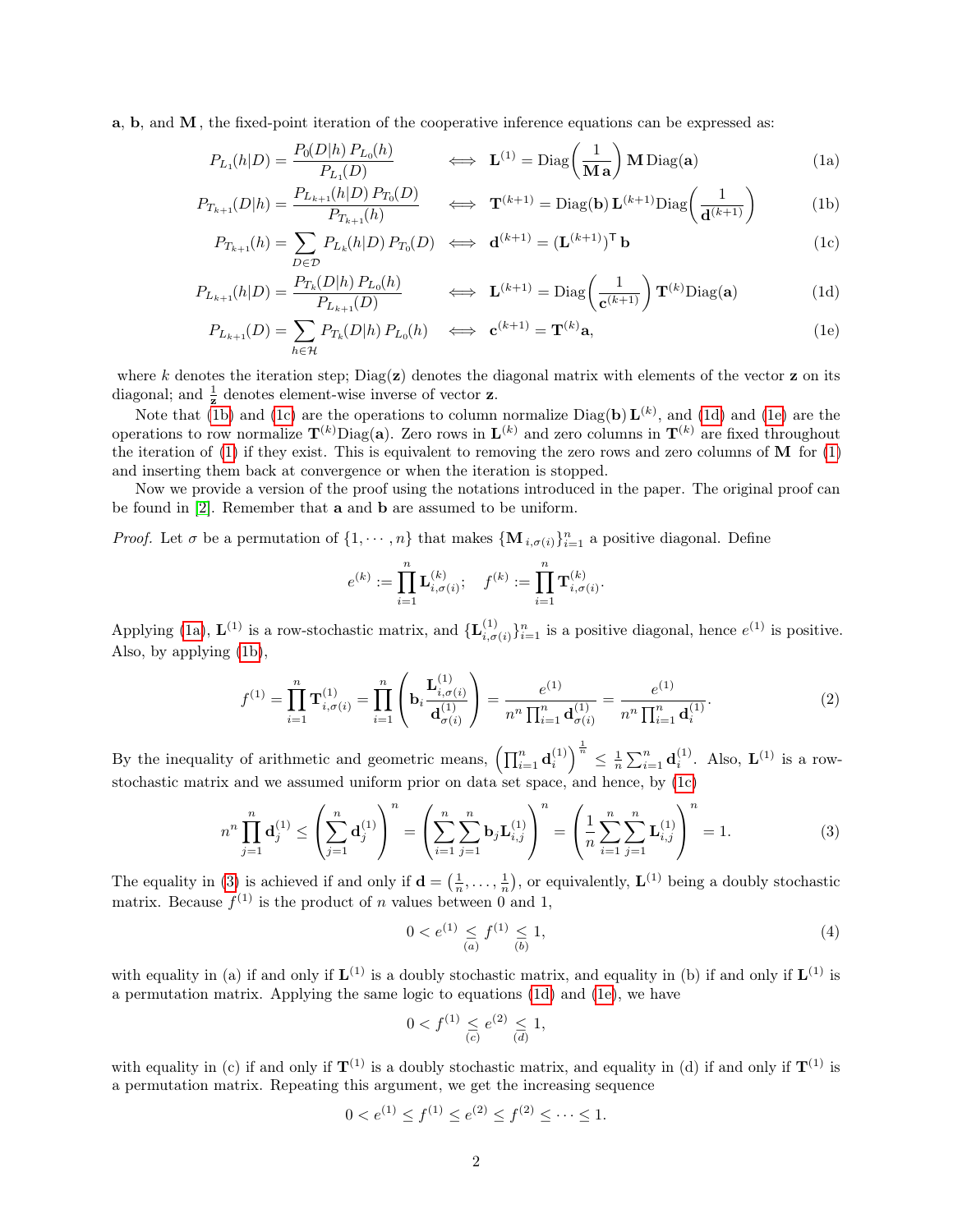Monotone convergence theorem of real numbers guarantees that this sequence converges to its supremum

$$
\lim_{k \to \infty} e^{(k)} = \lim_{k \to \infty} f^{(k)} = \sup \{ \mathbf{e}, \mathbf{f} \}.
$$

Asymptotically,  $e^{(k)} = f^{(k)} = e^{(k+1)}$ ; therefore,  $\mathbf{L}^{(k)}$  and  $\mathbf{T}^{(k)}$  are both doubly stochastic matrices. Because doubly stochastic matrices are stable under row and column normalization, L and T converge to the same doubly stochastic matrix,

$$
\mathbf{M}^{(\infty)} := \lim_{k \to \infty} \mathbf{L}^{(k)} = \lim_{k \to \infty} \mathbf{T}^{(k)}.
$$

## 3 Proof of Theorem [4.10](#page-0-0)

*Proof.* (1) (a)  $\Longleftrightarrow$  (b): We first prove that (a) CI(M) = 1, and (b) M has exactly one positive diagonal, are equivalent. Since M is an  $n \times n$  nonnegative matrix with at least one positive diagonal, Theorem [4.6](#page-0-0) guarantees that the iteration of equation set [\(1\)](#page-1-3) converges to a doubly stochastic matrix,  $\mathbf{M}^{(\infty)}$ . According to Birkhoff-von Neumann theorem [\[1,](#page-4-1) [3\]](#page-4-2), there exist  $\theta_1, \ldots, \theta_k \in (0,1]$  with  $\sum_i \theta_i = 1$  and distinct permutation matrices  $P_1, \ldots, P_k$  such that  $\mathbf{M}^{(\infty)} = \theta_1 P_1 + \cdots + \theta_k P_k$ . To simplify, we adopt the *inner product* notation between matrices:  $A \cdot B = \sum_{i,j} A_{i,j} B_{i,j}$ , for any two  $n \times n$  square matrices A and B. Then the following holds:

$$
\mathrm{CI} = \mathrm{TI}(\mathbf{M}^{(\infty)}, \mathbf{M}^{(\infty)}) \underset{(I)}{=} \frac{1}{n} \mathbf{M}^{(\infty)} \cdot \mathbf{M}^{(\infty)} \underset{(II)}{=} \frac{1}{n} \bigl( \sum_{i} \theta_i P_i \bigr) \cdot \bigl( \sum_{j} \theta_j P_j \bigr) \underset{(III)}{=} \frac{1}{n} \sum_{i,j} \theta_i \theta_j P_i \cdot P_j.
$$

Equality (I) comes from rewriting TI in the inner product notation. Equality (II) comes from substituting  $M^{(\infty)}$  by its Birkhoff–von Neumann decomposition. Equality (III) comes from distribution.

Further, as permutation matrices,  $P_i \cdot P_j \leq n$ , and the equality holds if and only if  $P_i = P_j$ . So we have

$$
\text{CI}(\mathbf{M}) = \frac{1}{n} \sum_{i,j} \theta_i \theta_j P_i \cdot P_j \leq \frac{1}{(IV)} \frac{1}{n} \sum_{i,j} \theta_i \theta_j n = \sum_{i,j} \theta_i \theta_j = (\sum_i \theta_i) \times (\sum_j \theta_j) = 1.
$$

The equality in (IV) holds if and only if  $P_i = P_j$  for any i, j. Note that  $P_1, \ldots, P_k$  are distinct, i.e.,  $P_i \neq P_j$ when  $i \neq j$ . So the equality in (IV) is achieved precisely when  $k = 1$  and  $\mathbf{M}^{(\infty)} = P_1$ . Hence, CI(M) is maximized if and only if  $\mathbf{M}^{(\infty)}$  is a permutation matrix.

We then prove that  $M^{(\infty)}$  is a permutation matrix if and only if M has exactly one positive diagonal. This follows from this claim, Claim (1): elements of M that lie in a positive diagonal do not tend to zero during the cooperative inference iteration [\[2\]](#page-4-0) (i.e., if  $\mathbf{M}_{i,j} \neq 0$  lies in a positive diagonal, then  $\mathbf{M}_{i,j}^{(\infty)} \neq 0$ ). Claim (1) implies that  $M^{(\infty)}$  and M have the same number of positive diagonals. Further, note that a doubly stochastic matrix has exactly one diagonal if and only it is a permutation matrix. So as a doubly stochastic matrix,  $M^{(\infty)}$  is a permutation matrix if and only if M has exactly one positive diagonal. Thus, CI is maximized if and only if M has exactly one positive diagonal.

To complete the proof for  $(a) \iff (b)$ , we only need to justify Claim (1). Note that the product of any positive diagonal converges to a positive number  $\sup\{e, f\}$  (shown in the proof for Theorem [4.6\)](#page-0-0) and all elements on the positive diagonal is upper-bounded by 1 and lower-bounded by  $\sup\{e, f\}$ . diagonal of M cannot converge to 0.

(2) (b)  $\iff$  (c): This follows immediately from a slightly more general claim below, where positive diagonals are generalized to non-zero diagonals (can have negative values).

**Claim (2):** Let A be an  $n \times n$ -square matrix (elements can be any real number). Then A has exactly one non-zero diagonal (i.e., a diagonal with no zero element) if and only if A is a permutation of an upper-triangular matrix.

We now prove Claim  $(2)$ . The if direction is clear since an upper-triangular matrix always has exactly one non-zero diagonal, which is its main diagonal. The only if direction is proved by induction on the dimension n of A.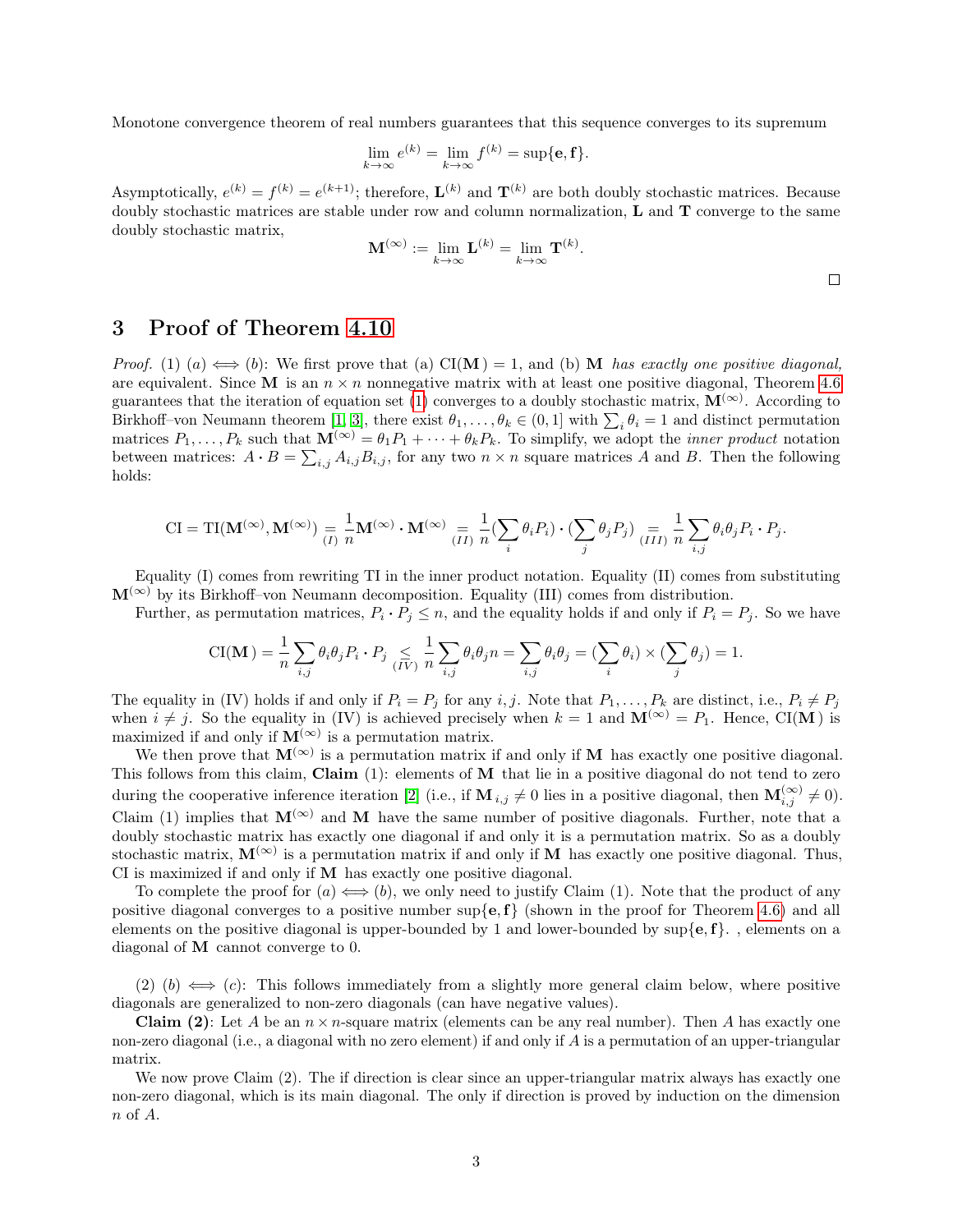**Step 1—Induction basis:** When  $n = 2$ , it is easy to check that any  $2 \times 2$  matrix with exactly one diagonal is either of the form  $\begin{pmatrix} a & b \\ 0 & a \end{pmatrix}$  $0 \quad c$  $\binom{a}{b}$  or  $\binom{a}{b}$ , where  $a, c \neq 0$ . So it is a permutation of an upper-triangular matrix.

**Step 2—Inductive step:** Suppose that the claim—an  $n \times n$ -square matrix A has exactly one non-zero diagonal if and only if it is a permutation of an upper-triangular matrix—holds for any  $n < N$ . We need to show that the claim also holds when  $n = N$ .

The following notation will be used. Let A be an  $n \times n$ -square matrix.  $A_{i,j}$  denotes the element of A at row i and column j.  $A_{i,j}$  denotes the  $(n-1) \times (n-1)$  sub-matrix obtained from A by crossing out row i and column  $j$ .

First, we will prove three handy observations.

**Observation 1:** If A has exactly one non-zero diagonal and  $A_{i,j} \neq 0$ , then  $A_{i,j}$  has at most one non-zero diagonal. In particular, if  $A_{i,j}$  is on that non-zero diagonal, then  $A_{i,j}$  has exactly one non-zero diagonal.

*Proof of Observation 1*: Suppose that  $A_{i,j}$  has more than one diagonal. Then these diagonals for  $A_{i,j}$ along with  $A_{i,j}$  form different diagonals for  $A$ , which is a contradiction.

Observation 2: If A has exactly one non-zero diagonal and A has a row or a column with exactly one non-zero element, then A is a permutation of an upper-triangular matrix.

*Proof of Observation 2*: Suppose that A has a column with exactly one non-zero element. Then by permutation, we may assume that it is the first column of A and the only non-zero element in column 1 is  $A_{1,1}$ .  $A_{1,1}$  must be on the non-zero diagonal of A. Hence, according to observation 1,  $A_{1,1}$  is a  $(N-1\times N-1)$ -square matrix with exactly one non-zero diagonal. Then by the inductive assumption, we may permute  $A_{1,1}$  into an upper-triangular matrix. Note that each permutation of  $A_{1,1}$  induces a permutation of A. So there exist permutations that convert A into A' such that  $A'_{i,j} = 0$  when  $j > 1$  and  $i > j$ . Moreover, permutations that convert A to A' never switch column 1 (row 1) of A with any other columns (rows). So  $A'_{i,1} = 0$  for  $i \neq 1$ , as  $A_{1,1}$  is the only non-zero element in the first column of A. Thus, we have  $A'_{i,j} = 0$  when  $i > j$ , which implies that  $A'$  is an upper-triangular matrix.

If A has a row with exactly one non-zero element, then up to permutation, we may assume it is the last row of A and the only non-zero element is  $A_{N,N}$ . Following similar argument as above, we may show that  $A_{N,N}$  can be arranged into an upper-triangular matrix by permutations. The corresponding permutations of A will also convert A into an upper triangular matrix. So observation 2 holds.

**Observation 3:** If the main diagonal of A is the only non-zero diagonal of A, then  $A_{t_1,t_2}A_{t_2,t_3}\cdots A_{t_{k-1},t_k}A_{t_k,t_1} =$ 0 for any distinct  $t_1, t_2, \ldots, t_k$ .

*Proof of Observation 3*: Suppose that  $A_{t_1,t_2}A_{t_2,t_3}\cdots A_{t_{k-1},t_k}A_{t_k,t_1}\neq 0$ . Then a different non-zero diagonal for A other than the main diagonal is form by  $\{A_{i,i}|i \neq t_1,\ldots,t_k\}$  and  $A_{t_1,t_2}, A_{t_2,t_3}, \cdots, A_{t_{k-1},t_k}, A_{t_k,t_1}$ .

Now back to the inductive step. Suppose that A is an  $N \times N$ -square matrix with exactly one non-zero diagonal. By permutation, we may assume that the main diagonal of A is the only non-zero diagonal. In particular,  $A_{1,1} \neq 0$ . According to Observation 1,  $A_{1,1}$  has exactly one non-zero diagonal and so can be arranged into an upper-triangular matrix by permutations. The corresponding permutations convert A into a new form, denoted by  $A^1$ , with the property that  $A^1_{i,j} = 0$  when  $j > 1$  and  $i > j$ . In particular,  $A^1_{Nj} = 0$ when  $j \neq 1$  and  $j \neq N$ .  $\tilde{A}_{1,1}^1$  is an upper-triangular matrix implies that  $A_{N,N}^1 \neq 0$ . If  $A_{N,1}^1 = 0$ , then the last row of  $A<sup>1</sup>$  contains only one non-zero element  $A<sup>1</sup><sub>N,N</sub>$ . So by Observation 2, we are done.

Otherwise, according to Observation 1,  $\tilde{A}_{N,N}^1$  can be arranged into an upper-triangular matrix by permutation. Hence, after the corresponding permutations, we may convert  $A<sup>1</sup>$  into a new form, denoted by  $A^2$  with the property that  $A_{i,j}^2 = 0$  when  $i > j$  and  $i \neq N$ . Moreover, permutations that convert  $A^1$  to  $A^2$ never switch row N (column N) of  $A^1$  with any other rows (columns). So only one of  $\{A^2_{N,j} | j \neq N\}$  is not zero. If  $A_{N,1}^2 = 0$ , along with  $A_{i,1}^2 = 0$  for  $N > i > 1$ , we have that the first column of  $A^2$  contains exactly one non-zero element,  $A_{1,1}^2$ . So by Observation 2, we are done.

Otherwise,  $A_{N,1}^2 \neq 0$ . According to Observation 3,  $A_{N,1}^2 A_{1,k}^2 A_{k,N}^2 = 0$ , for  $k = 2, \ldots, N-1$ . So we have that  $A_{1,k}^2 A_{k,N}^2 = 0$ , for  $k = 2, ..., N-1$ . We will proceed by analyzing cases from  $k = 2$  to  $k = N-1$ .